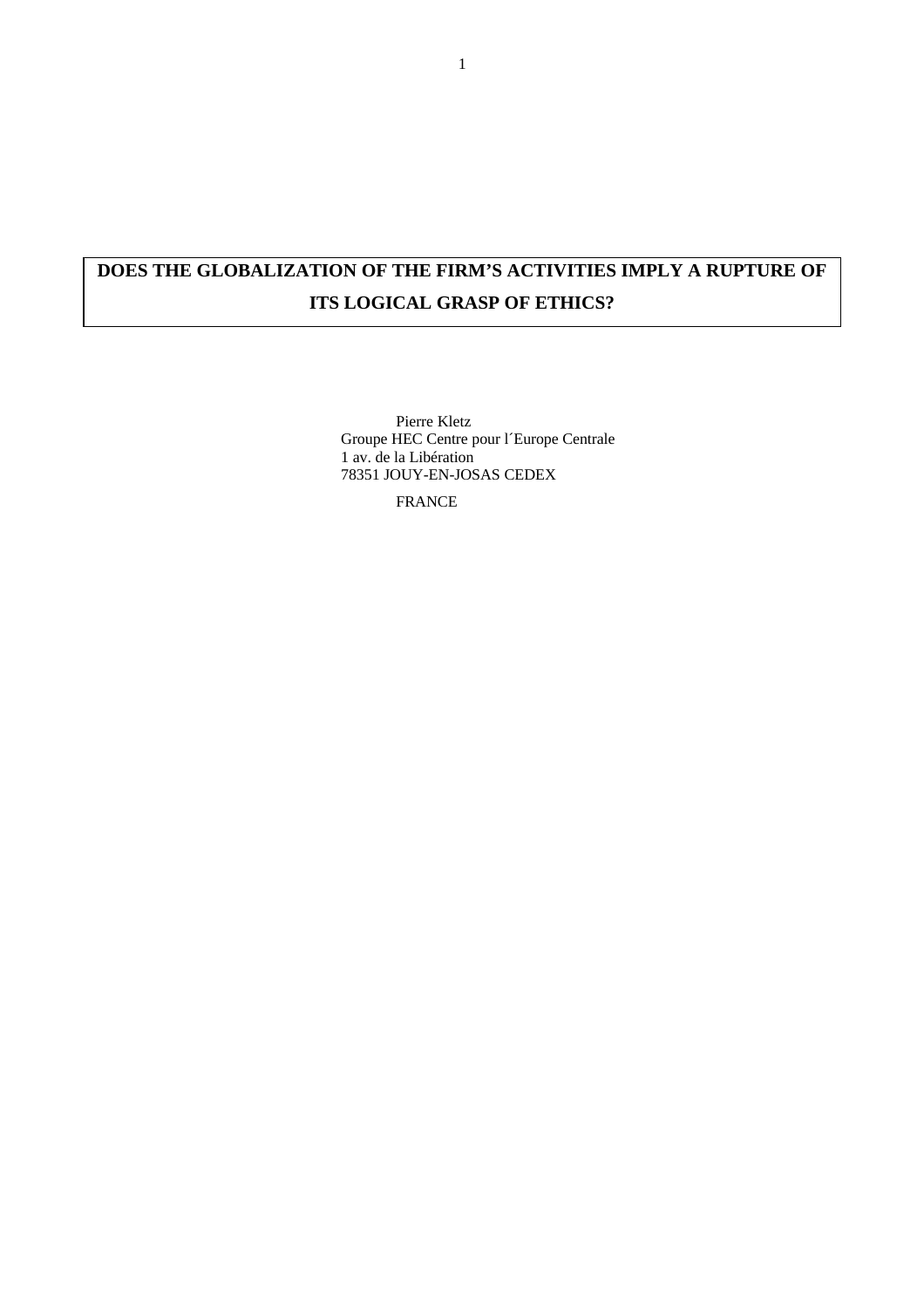# **DOES THE GLOBALIZATION OF THE FIRM'S ACTIVITIES IMPLY A RUPTURE OF ITS LOGICAL GRASP OF ETHICS?**

The economy's pursuant globalization has been accompanied by the emergence and generalization of the multinational firm (M.N.F.). The specificity of the enterprise lies in its "*ownership or control of several subsidiaries in several countries. The enterprise being endowed with an organizational structure that meshes these units and for which both production and market logic extend beyond national frontiers "*<sup>1</sup> . Given this framework, research in management has underlined the influence that this dual phenomenon can have on business ethics.

It is worth noting that the general tone of this research is usually optimistic, contrasting the repeated warnings put out by development economists. Indeed, on the one hand, these economists generally acknowledge that the M.N.F. can affirm itself as a vehicle of economic development. On the other hand, they stress the risks that these firms carry as distracters of traditional social structures. Moreover, the M.N.F. offer no substitution model other than the generalized rural exodus pushing populations towards the favellas, border towns, etc., into overpopulated cities, where infrastructures are insufficient; delinquency is rampant, and which moreover, marginalizes the newly urbanized masses without providing them with a real chance to integrate socially.

Management has apprehended the phenomena of globalization with a grain of optimism. Bolstered by authors, both European and American, who adopt the hypothesis that these phenomena can help firms progress in terms of ethics. Two reasons back this theory.

The more widely accepted are extensions of the R.E. FREEMAN<sup>2</sup> and R.W. ACKERMAN, and R.A. BAUER<sup>3</sup>, who underlined the idea that an ethical norm could be imposed, from the outside, on a firm. One, the firm would conform passively to keep with the public's values and, therefore, with its consumer. Two, an ethical norm could also take on a more active form with the firm betting that by assuming social responsibilities it would find new clients who approved of their actions.

<sup>1</sup> MICHALET Charles-Albert, *Le capitalisme mondial*, P.U.F., 1988, 2ème édition.

<sup>2</sup> FREEMAN, R.E., *Strategic management: a stakeholder approach*, Pittman publishing Luc., 1984, p. 55.

<sup>&</sup>lt;sup>3</sup> ACKERMAN R.W., BAUER R.A., *Corporate social responsiveness: the modern dilemma*, Reston publishing company, 1976.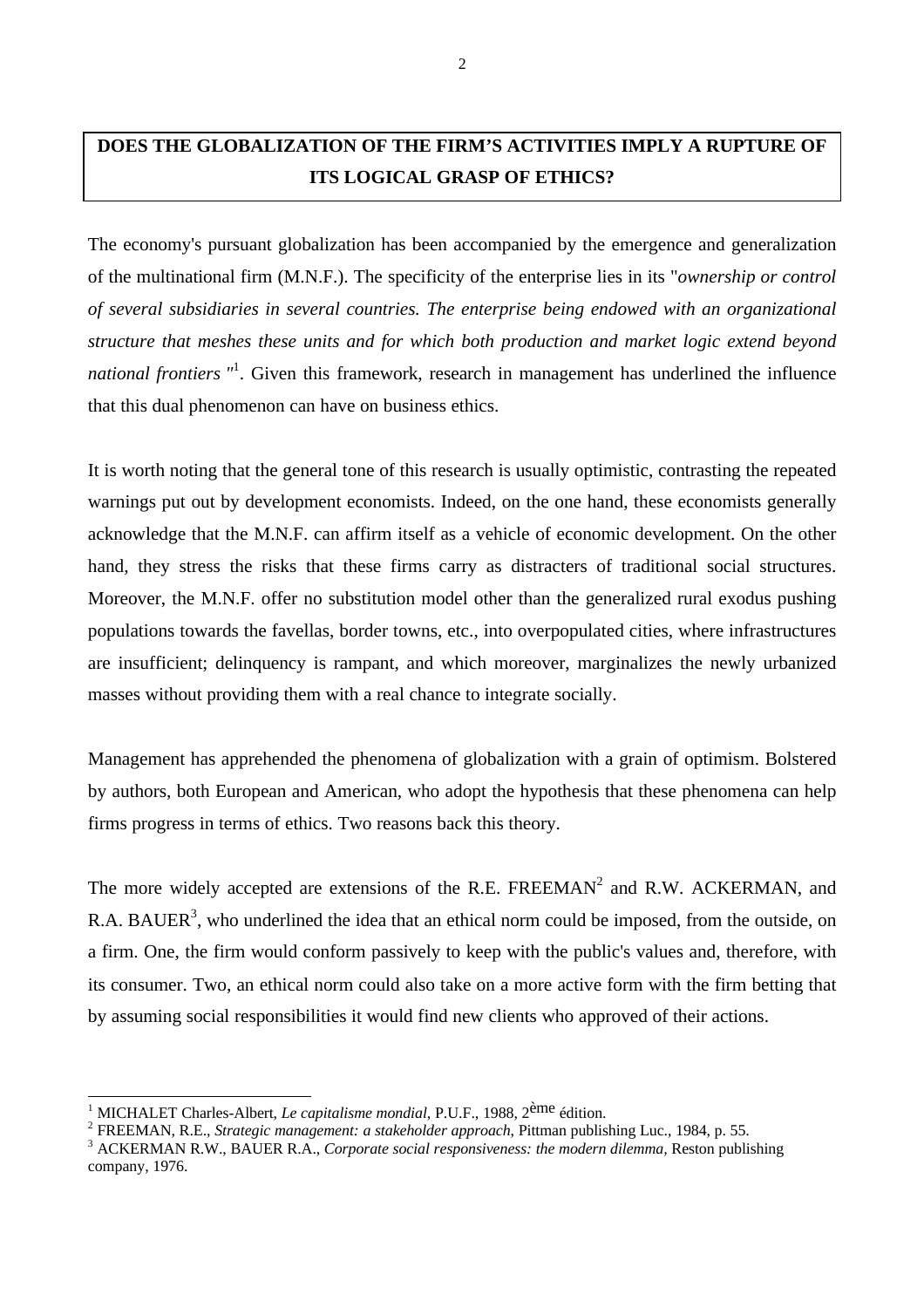A postulate arises stating that the degree of a firm's internationalization serves as a lever, increasing the visibility of both its decisions and its actions. A case in point, are Nike's problems stemming from its outsourcing practices. The firm was accused of working with companies who resorted to child labor. And there is the older example of Union Carbide and the Bhopal incident. These incidents were widely publicized and these firms claimed that to avoid such wide-scale problems, they would adhere to a strict ethics policy applied worldwide. In so doing, these firms would help other firms adopt corporate ethics in the third world.

Moreover, the M.N.F. which by essence, has employees from different cultures and with diverse nationalities, should solicit internal reflection to ensure that common ethics help create employee synergy. At the same time, harmonizing these different approaches should push these firms to selfintrospection, leading them to question practices whose ethics were until now a falsehood. From this point on, one can expect ethical progress.

However, all these elements, lead to make corporate ethics a contingent variable. Far from stemming from a voluntary decision, adopting ethics would be induced by the environment and represent a required passage to market adaptation.

While this may not delude from the importance of a contextual process, it uses the same logic put forth in corporate movements in favor of ethics without noting any major breaks. In this context, it is the oft studied risk of coexisting policies favoring both ethics and immoral practices within the same corporate structure.

This is why, in this paper, we are focusing the analysis on the case of a French multinational (Lyonnaise des Eaux) to try and analyze the mechanism which led to this situation. We will try to see if the motivation determined by the process of corporate globalization may lead to a break rendering this coexistence impossible or if it may follow the same logic, in which case it can lead to the same faults.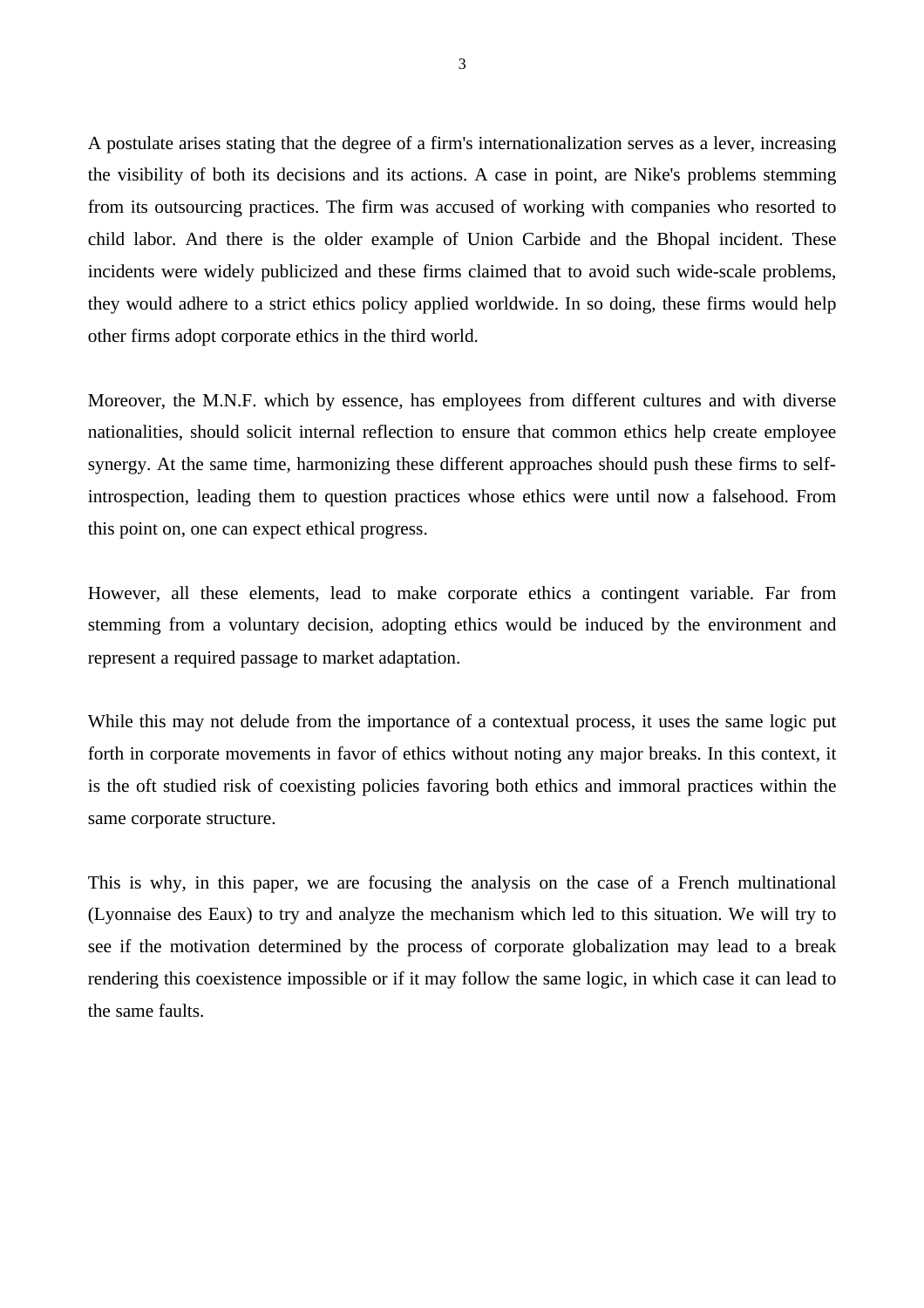# **I. THE LYONNAISE DES EAUX: A COMPANY TRYING TO HANDLE ETHICS AS A PRIORITY VIA AN AFFIRMED POLICY**

The French companies which have best adhered to the ethics vogue of the past few years, have underlined their commitment, yet were not spared from non-ethical practices.

In 1989, both Schneider and the Lyonnaise des Eaux funded the creation of a chair dedicated to business ethics at the Ecole Supérieure de Commerce de Lyon requiring annual outlays of FF 600  $000<sup>4</sup>$ , and in which their respective CEO's were committed to lecture regularly. Quite paradoxically, the two companies have since had dealings with the legal system.

For Schneider, it meant the Belgian authorities accusing the company of maneuvers leading to the spoliation of minority shareholders.

The Lyonnaise des Eaux case is even more interesting. While managers advanced their concerns for ethics, the company found itself involved in several cases via acts that are incompatible with ethical beliefs and which ranged from legal infringement to a defective product.

This concomitance of illegal acts and a permanent reference to the moral displayed by the Lyonnaise des Eaux is an interesting case in point and would be a highly suitable subject for a doctoral thesis on ethics--just to give an idea of the scope. Indeed, if the company has adopted a pro-ethics position, it is hardly obvious that it is to offset the illegal acts. The group's internal and external communication never alludes to any true rupture. In short, references to ethics were as privileged as at the time of the most unscrupulous actions.

Following the Lyonnaise des Eaux ethics policies first, brings out the concern the firm showcased over the years, making it a constant in both its dispositions and communnication.

We noted that the Lyonnaise des Eaux pioneered the business ethics chair of a French university as early as 1989. Moreover, the firm is pursuing its innovative and sustained interest by publishing its first report on corporate government destined to underline its transparency. By presenting this report on June 13, 1996, J. Monod, CEO, revealed that his annual salary stood at FF 4.6 million, excluding

<sup>&</sup>lt;sup>4</sup> See Le Monde, September 27, 1994 article p. 15/47 "Teaching management ethics", Jean-Michel Dumay.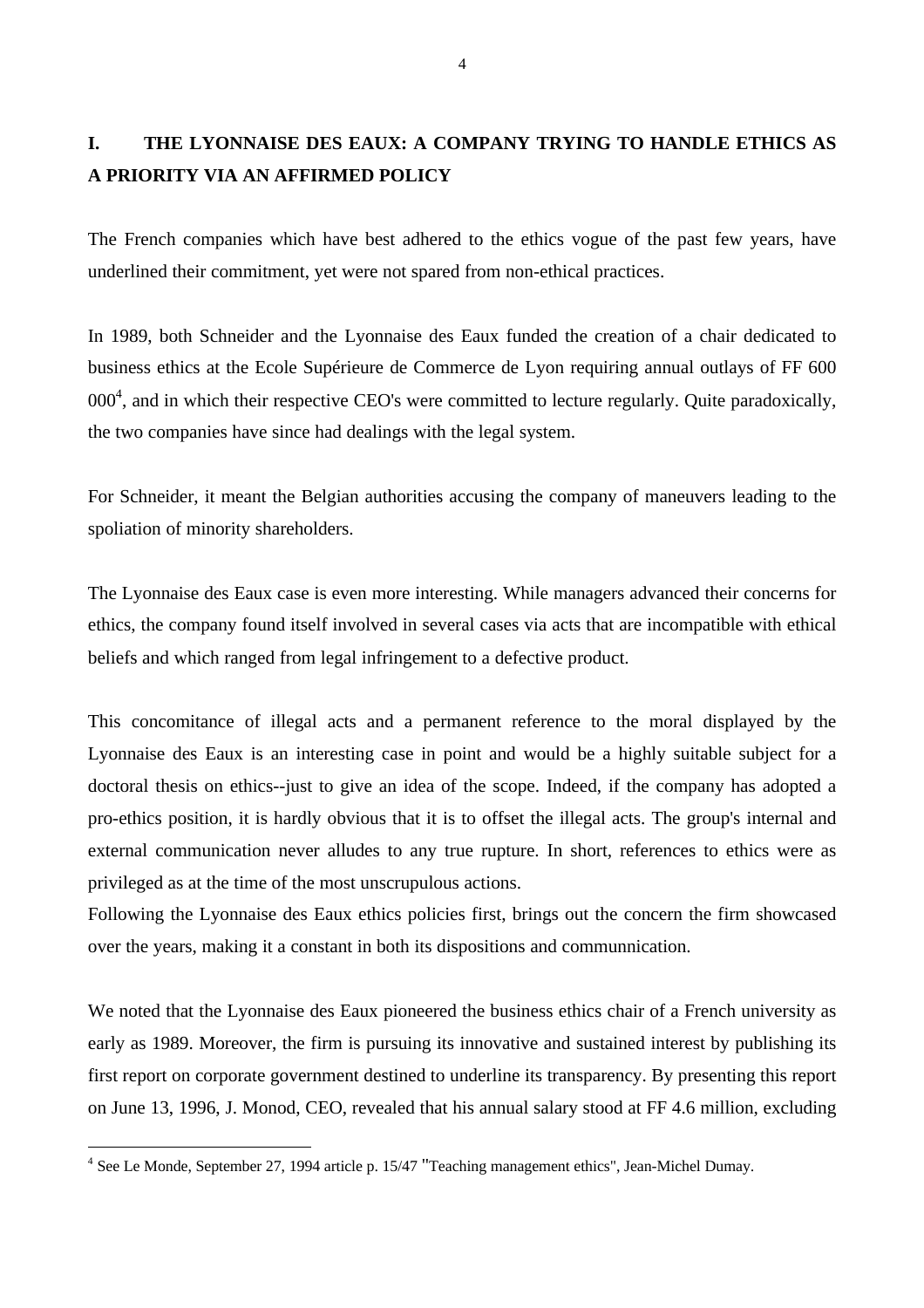FF 500 000 in director's fees as well as 35 000 stock options. The media jumped on the occasion, highlighting the exceptional nature of this information in the French corporate management world<sup>5</sup>. This announcement is the extension of the ethics policy, carried out within the enterprise at large (140 000 employees world-wide). The event was the opportunity to provide a wide-ranging set of possible dispositions:

- audit committees ("providing transparent shareholder information"), an ethics committee ("to respect field rules"), a pay committee and nominations for group leaders and subsidiaries created in 1995, listed on the exchange announced their first decisions:

- the President of the Lyonnaise des Eaux vowed to personally take on a commitment to ethics, based on the Anglo-Saxon corporate governance model

- in 1995 the Lyonnaise des Eaux group adopted an ethics charter backed by other codes for all the companies, which the group's in-house magazine deemed that "*all were valuable for the group at large*" 6 . In addition to the Group's Ethics Charter, these documents bear the following names:

! The deontology code (Eau de Lyonnaise des Eaux pole)

! The Sita values (Sita group)

 $\overline{a}$ 

! The moral conduct code (Elyo)

! The moral code (GTM Enterpose)

! Our business, our values (Begrenant)

- the group created a commission in charge of studying sponsorship and private sector initiative missions exceeding FF 5000

within a year more than 1 000 executives, subsidiary directors and commercial directors took an ethics training course.

each group subsidiary delegated a collaborator as a "deontologist" (using the Lyonnaise des Eaux vocabulary)<sup>7</sup>

<sup>6</sup> "Terre Bleue", Lyonnaise des Eaux in-house magazine, n° 7, March-February 1996, p. 19.

<sup>5</sup> See *Le Monde,* June 14, 1996, "Directors' salaries remain taboo", Martine Orange.

 $<sup>7</sup>$  If reading the names and titles of those heading the deontology positions is fastidious, it is, nonetheless, worth noting</sup> that these positions were held by high ranking employees, underlining the importance the Lyonnaise des Eaux gave to ethics: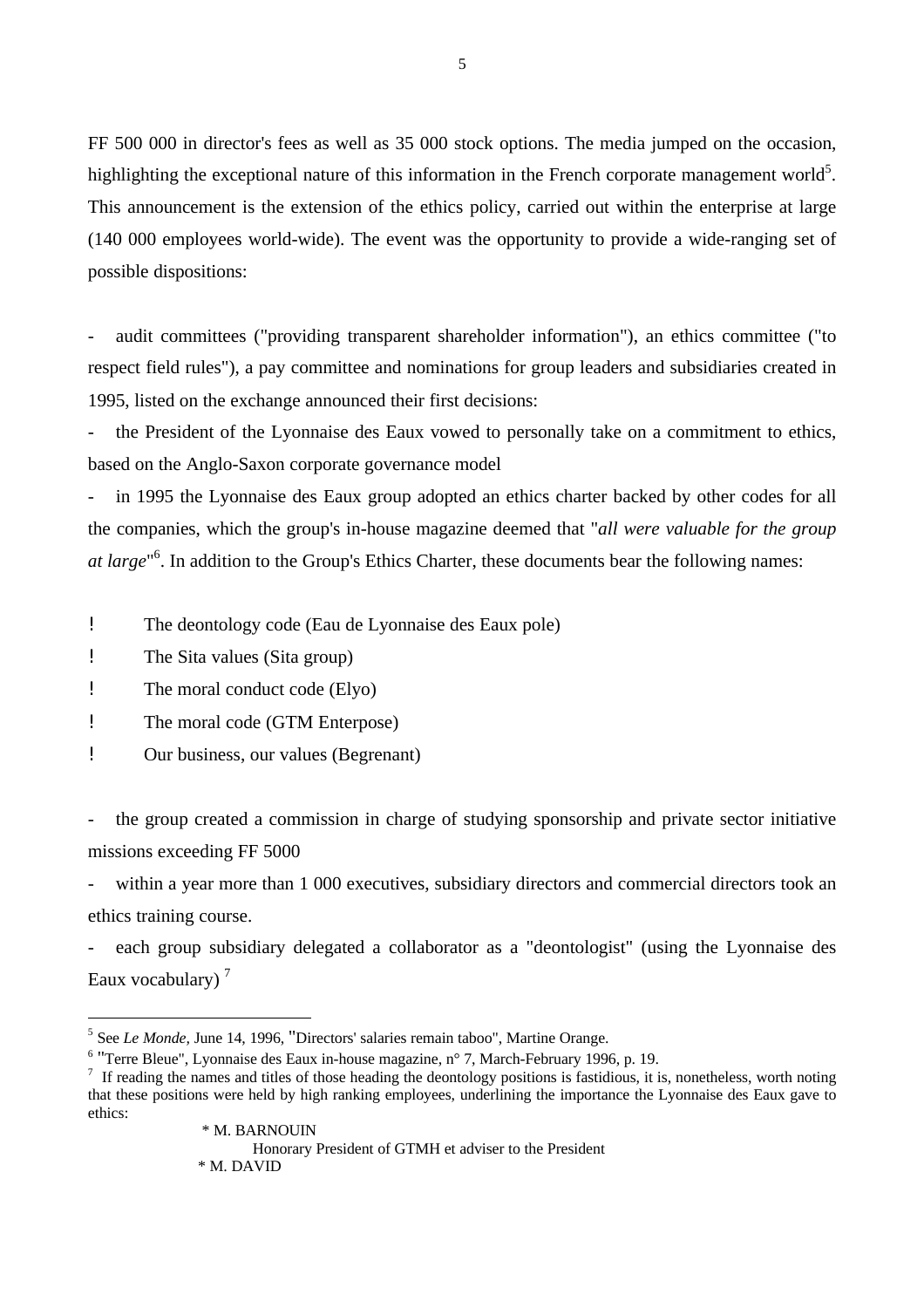- So, the Lyonnaise des Eaux group apparently followed all the required formal dispositions set out in business ethics literature (see above*),* appearing in line with its engagement in ethics.

### **II — A RATIONALE IN LINE WITH THE DEVELOPMENTS OF THE BUSINESS ETHICS CORPUS**

The rationale developed around this policy is quite similar to the works of authors defending business ethics. The main point of this rationale is clearly set out by R. Coulomb, administrator and President, when he seeks to justify this policy in an in-house magazine: "*We hope that in the long run this ethics policy will bear its fruit! What we realize is that non-ethics endangers the very existence of the firm. A company that loses its reputation will undoubtedly lose its clientele. It's our responsibility to lead the others towards the virtuous circle."*<sup>8</sup>

This statement is a faithful overview of the main arguments generally developed by the proponents of business ethics.

in the long run, an ethics policy is profitable, i.e. while if in the short term it requires costs, in the medium or long term there is a return on investment

- ethics are the determining variable of a reputation (as recalled in a sentence issued by Publilius Syrus "*A good reputation is like a second patrimony".* This aphorism was one of the three marketing slogans used for the marketing campaign launched January 30, 1996 on all major French television channels<sup>9</sup>, as well as in several weeklies<sup>10</sup>.)

> Vice President (GTM-Entrepose) \* M. HENRY Vice-President (GTM) \* M. HORGEN Scientific adviser (SITA) \* M. LASSALLE CEO (Elyo Nord-Est) \* M. MONNIOT President of Operations (Chantiers modernes) \* M. PARIS Executive Officer (Dumez Construction) \* M. de PREAUMON Vice President - Municipal Waterworks (Degrémont) \* M. ROUËSSE Executive Officer (Dumez-GTM)

8 Statement made by Réné Coulomb in *Terre Bleue*, N° 7 March-February 1996, p. 21.

9 TF1, France2, France3, M6, LCI, Paris Première.

 $\overline{a}$ 

<sup>10</sup> Paris Match, Le Figaro Magazine, Ca m'intéresse, Géo, Réponse à tout, Sélection Reader's Digest, for a total circulation of 3 666 971 copies (Source OJD 1994, used by in-house magazines, Lyonnaise des Eaux).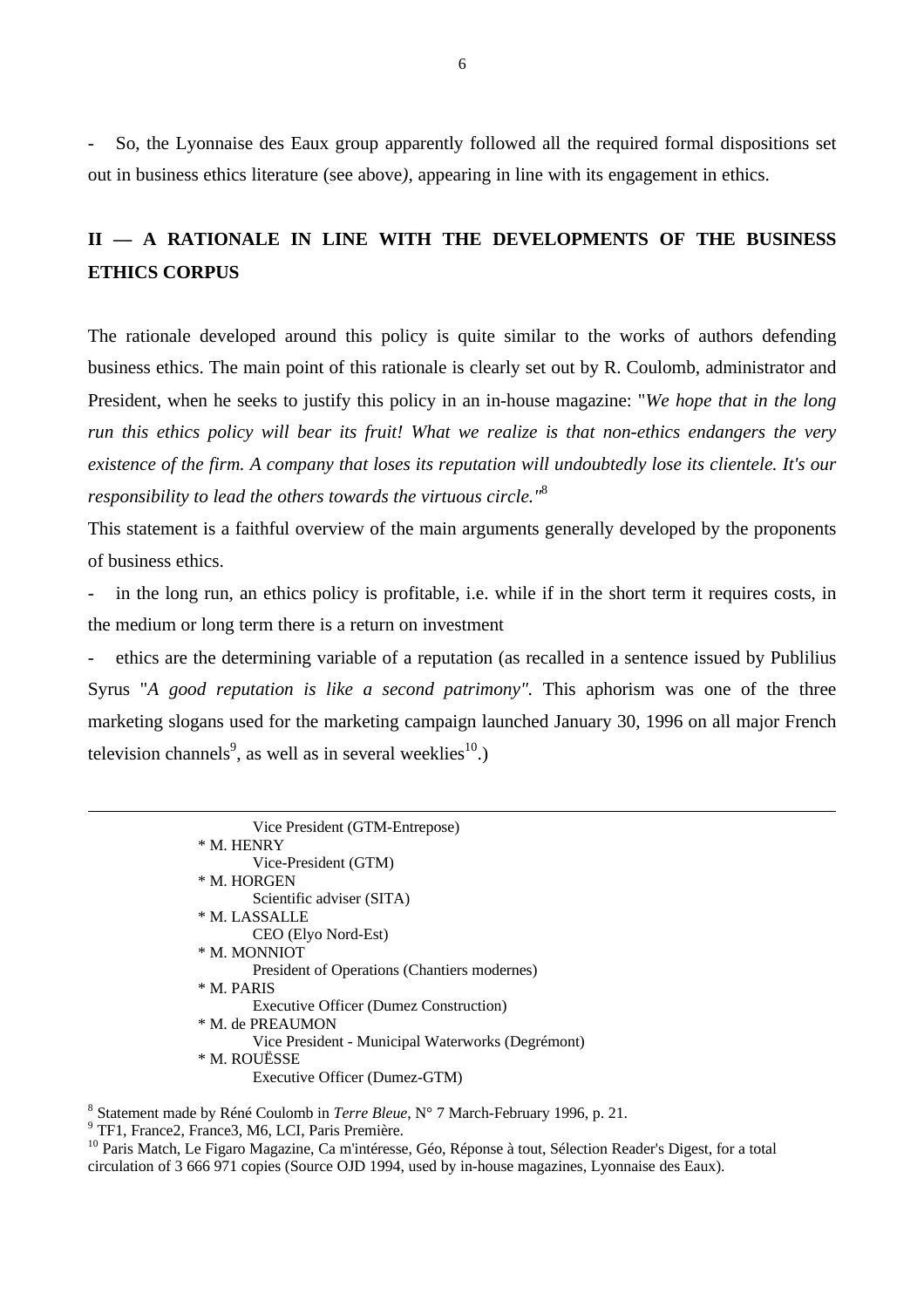aggregating the virtuous behavior of the same profession practiced by different companies helps regulate the market, which is a requisite to optimize profits.

Moreover, the Lyonnaise des Eaux also upholds business ethics as it conceives the ethics as a tool to motivate the personnel. This explains the basis of the letter J. Monod sent to all of the group's employees to launch an institutional advertising campaign concerning ethics in the Lyonnaise des Eaux. He finished this letter with, "*I know that you will all serve as active relays in this communication campaign, be it in your personal or professional environments."*<sup>11</sup> The goal is to enhance employee identification as well as group objectives and values. Moreover, the group uses these arguments to back its numerous humanitarian actions, and which have received wide in-house publicity, serving to synergize employees. Obviously we cannot denigrate the company's vast social actions.

Still relating to human resources management, the Lyonnaise des Eaux justifies its profuse ethics code within the group because "*to be professional, each and every one needs clear cut rules. This explains why for more than a year now, each Group company has a professional conduct code which must be respected by all.*"<sup>12</sup>

The underlying hypothesis is that it's dangerous for us to suppose that each of us may determine the content of ethical behavior. An ethical code, includes training employees on how to act ethically given a certain situation.

Finally, if we have stated that the Lyonnaise des Eaux management has put forth the conviction that "*respecting very rigorous principles is a winning strategy*" <sup>13</sup>, how the company built up this strategy offers a goldmine of information. The demonstration uses a historical flashback: "*Let's talk numbers. Fifteen years ago 10% of our sales were realized abroad: today, it's 43% and even 60% of the Group's companies, like Dégrémont and Dumez-GTM. We operate in 100 countries. We're a world leader in water industries, alongside GTM-Entrepose, a key public works contractor."* <sup>14</sup> The rationale presented here leads us to believe that ethical conduct leads to economic success. This

type of reasoning is typical of authors who are proponents of business ethics. But more important,

<sup>11</sup> In a special edition, February 1996, *Terre Bleue*

 $12$  Campaign "The idea put forth is an accepted responsibility" Lyonnaise des Eaux.

 $13$  Campaign "You never lose when you're on the right track" Lyonnaise des Eaux

<sup>&</sup>lt;sup>14</sup> Ibid., underlined by the author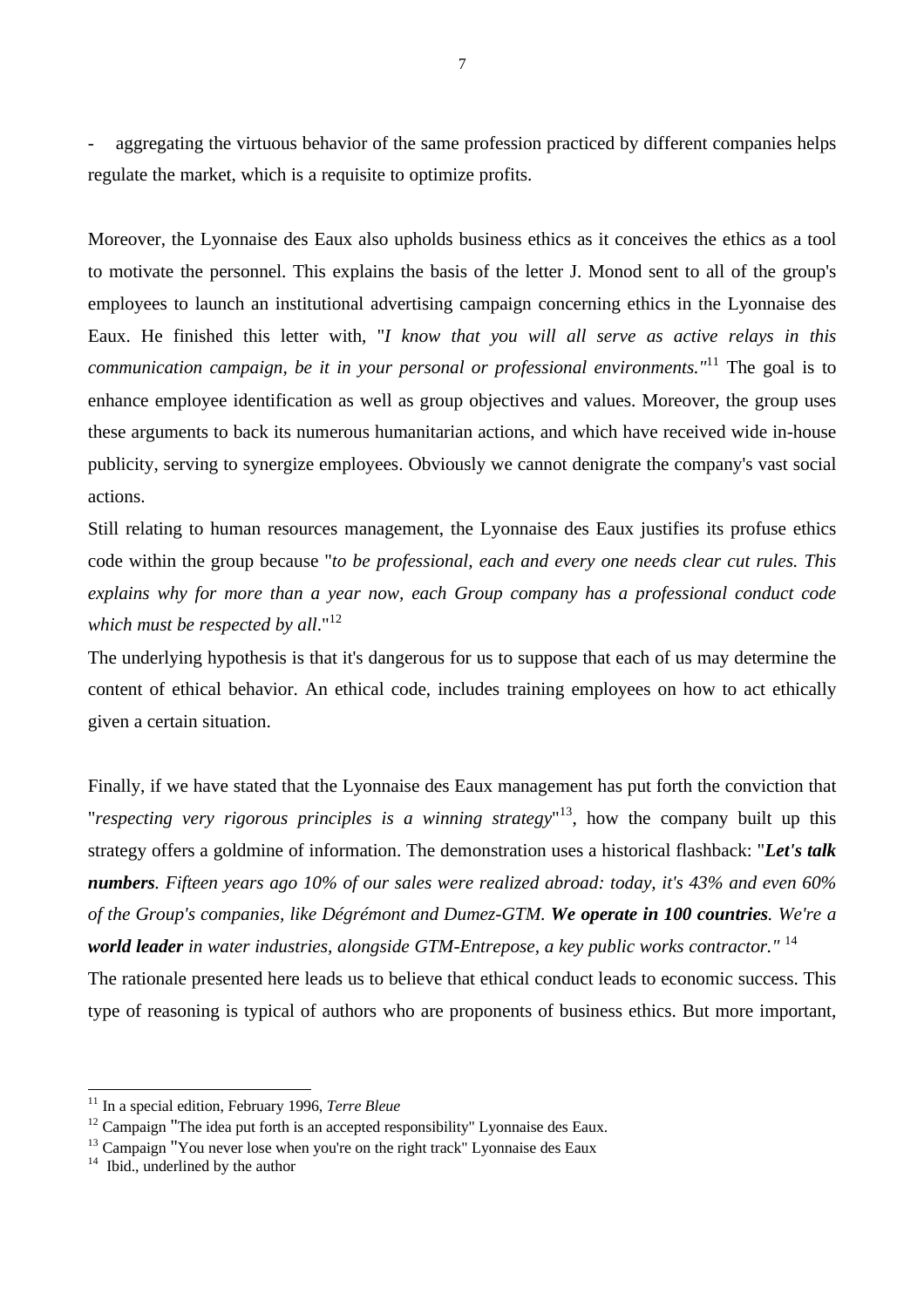the liaison between globalization and ethics is clearly put. We see in the Lyonnaise des Eaux communication that successful globalization depends on the quality of corporate ethics.

### **III THE LYONNAISE DES EAUX: HOW NON-ETHICAL PRACTICES PUT THE COMPANY AT THE THROES**

Contrary to the company's speeches, of which a glimpse is provided above, the company itself has not been spared from its lack of ethics. To fully grasp the real interest of the Lyonnaise des Eaux, we must underline how this company put forth an ambitious ethics policy

Over the years, the group has been involved in a number of cases which the press discussed at length or were evoked in court cases. These dealings, were undoubtedly incompatible with ethical requirements, especially since some were truly serious.

In the case regarding the water concession of the city of Grenoble, the judges, for example, felt the need to explain that "*Alain Carignon had committed one of the most serious crimes for someone with an elected position: selling one's power to private groups and accepting considerable advantages. (*"*) The crime that he committed is a true blow to the values of the French Republic."*<sup>15</sup> To grasp the severe nature of this case, it is important to know that M.Carignon was both Mayor of a key French city, Grenoble, and a member of the French government (Communications Minister).

Yet, certain high-ranking managers of the Lyonnaise des Eaux have been accused in this affair which has "*seriously affected the values of the French Republic"*. One of them, L. Bera, President of the Serepi and Serecom, subsidiaries of the Lyonnaise des Eaux, was sentenced to a year in jail with parole and a fine of FF 70 000. The sentence can be explained by the fact that in a bribery case, if the accused is found guilty, the criminal must not forego the disgrace. Moreover, the name of the Lyonnaise des Eaux President J. Monod was brought up concerning analyses and from which the following excerpt, adopting the right tone, has been taken from *Le Monde*:

"*Concerning water, this evolution is particularly caricatural, a wide-range of arms have been used by industrials to obtain transportation and purification contracts. The judgement which was very harsh on the embezzlers was not wrong, the judges apparently regretting that J. Monod, the CEO of the Lyonnaise des Eaux, had been a simple witness."*<sup>16</sup> *.*

<sup>&</sup>lt;sup>15</sup> Excerpt from the integral text of the expected sentence justifying Alain Carignon's sentence for the judgement of the seven prejudices in this case *Dauphiné News*, September 25 — November 18, 1995.

<sup>16</sup> *Le Monde*, November 18, 1995, editorial "Setting the example"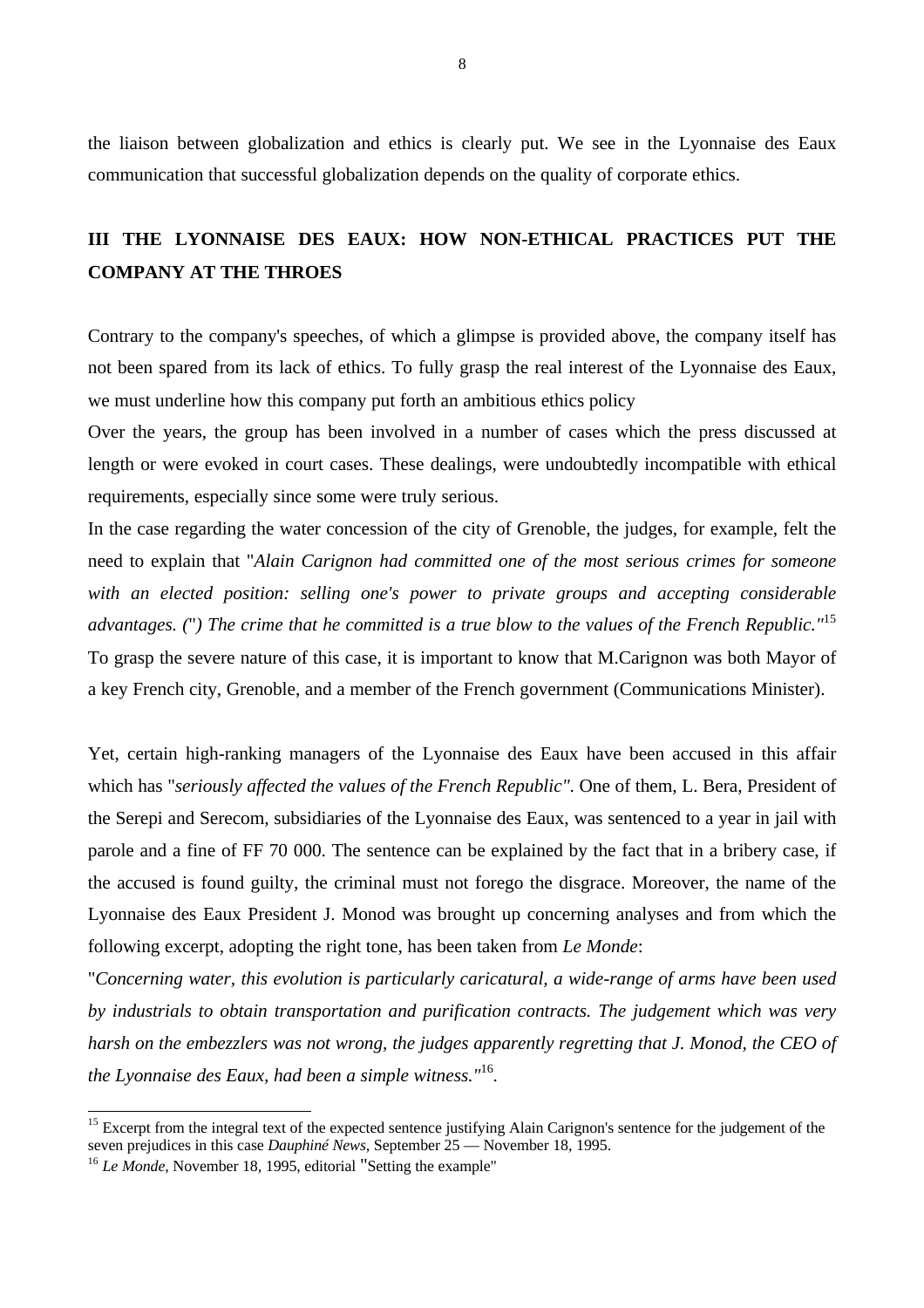Even if implicating J. Monod may seem unjust as it rejects the hypothesis that the president of a group of 140 000 may not be aware of bribery attempts within his company, we question a director's moral responsibility in terms of his company's procedures, and if he should legitimately remain in power. A. Carignon, himself, went a step further stating before the judge who presided his appeal on May 21, 1996 that: "*I am accused of exchanging a water concession for a number of advantages. With whom would I have exchanged, other than M. Monod?"*

In fact for A. Carignon's lawyers, the embezzlement pact was arranged over a lunch on October 3, 1987. J. Monod, however, says that the lunch was "*ordinary*", adding that he "*spends a lot of time* with ministers.<sup>"<sup>17</sup> Some feel Monod's statement reflected a sign of strong social importance and</sup> weak argumentation.

But the Lyonnaise des Eaux ran into water concession cases in cities other than Grenoble. Indeed, the Lyonnaise des Eaux apparently, often corrupted the political world.

R. Roux, former Executive Officer of Elyo, one of the most important subsidiaries of the Lyonnaise des Eaux, was tried and jailed on September 15, 1995, by the Toulon judge, T. Rolland, who instructed the embezzlement case involving the Senator from the Var (south of France) M. Arreckx, after being accused in a low cost housing embezzlement case in the Paris area by Judge E. Halpen. He is also being tried for another crime involving customs and illicit exportation of capital to Switzerland.

Moreover, in the low cost housing embezzlement case, the Lyonnaise paid people who "*rendered services by acting as intermediaries*" for politicians (the R. Halbwax case, who is close to M.Pandraud, was often cited).

The Dumez company was also involved in the framework of its Maillard and Duclos subsidiary whose improper dealings were brought to light by the press. The right wing party was not the only party involved in redistributing the Lyonnaise des Eaux favors, (which may have been viewed as an occult political commitment). Indeed, the Legal Counselor from Rennes, R. Van Ruymbeke, showed the payments made by the group subsidiary to M. Reyt, CEO of the Sages, which served as cover for illegal financing of the Socialist party.

# **IV. INTERPRETING THE FAILURE TO REACH THE ETHICAL OBJECTIVE: TWO POSSIBLE MEANINGS**

 $17$  Jérome M. Monod testimony, heard by the Lyon Criminal Court for the A. Carignon process on September 27, 1995.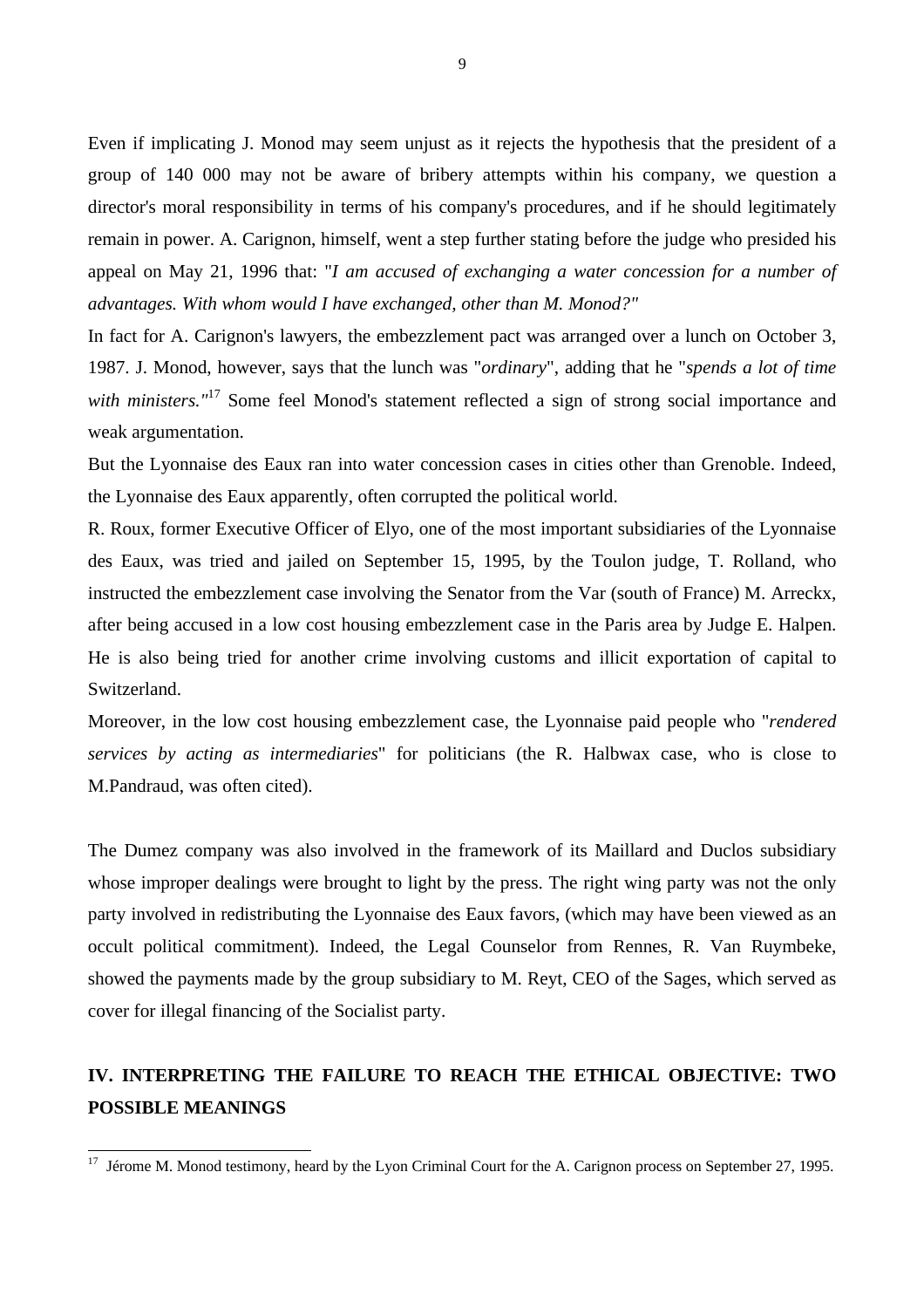The Lyonnaise des Eaux case reveals a company in which doubtful practices coexisted alongside a pro-ethics policy.

What meaning should be given to this apparent contradiction?

We indicated above, in part II, that management has motivated its policy in favor of an ethics policy via a rationale used by the business ethics corpus, namely taking the stand that *ethics pays* and that the company's good behavior would be rewarded. Certain members of the company, however, seriously wavered from this policy.

Observing the facts, statements, and in-house communication of the Lyonnaise des Eaux group leads us to make two remarks which are not necessarily compatible.

On the one hand, some employees were in a situation to believe that their employer had digressed from its own recommendations, and the employees thus followed the employer.

On the other hand, conform with a dogmatism examination, we have found an error theme. The Lyonnaise des Eaux never presents its current commitment in favor of ethics as innovative or as a break from the past. It is simply continuing in a process started long ago, and whose founding values should be changed. At the time, we insisted on the company's frontier-free commitment. Given this anomaly we must change the founding values of the company's ethics to move towards more consensual values.

#### **IV.1 When there is a conflict, the firm's economic interests can overrule ethics**

In the 1980's, the Lyonnaise was already buoyed by values, which were apparently adopted by certain employees. These values were clearly shown in a Dumez merger:

"*The Lyonnaise des Eaux perennation means development in terms of size and solid financial earnings. Given the current globalization context, each of us must use these double objectives."*

So, the ruling values of the Group's General management were based on corporate viability or profitability. In this context, being ethical meant contributing, at all costs, to this "dual objective". So, illegal dealings could take on an ethical aura, as long as they were for the global corporate good of the Lyonnaise. Given this fact, it is interesting to note that in the many affairs the Lyonnaise is involved in, there was no motivation for personal enrichment. The Lyonnaise was always the corrupter never the corrupted.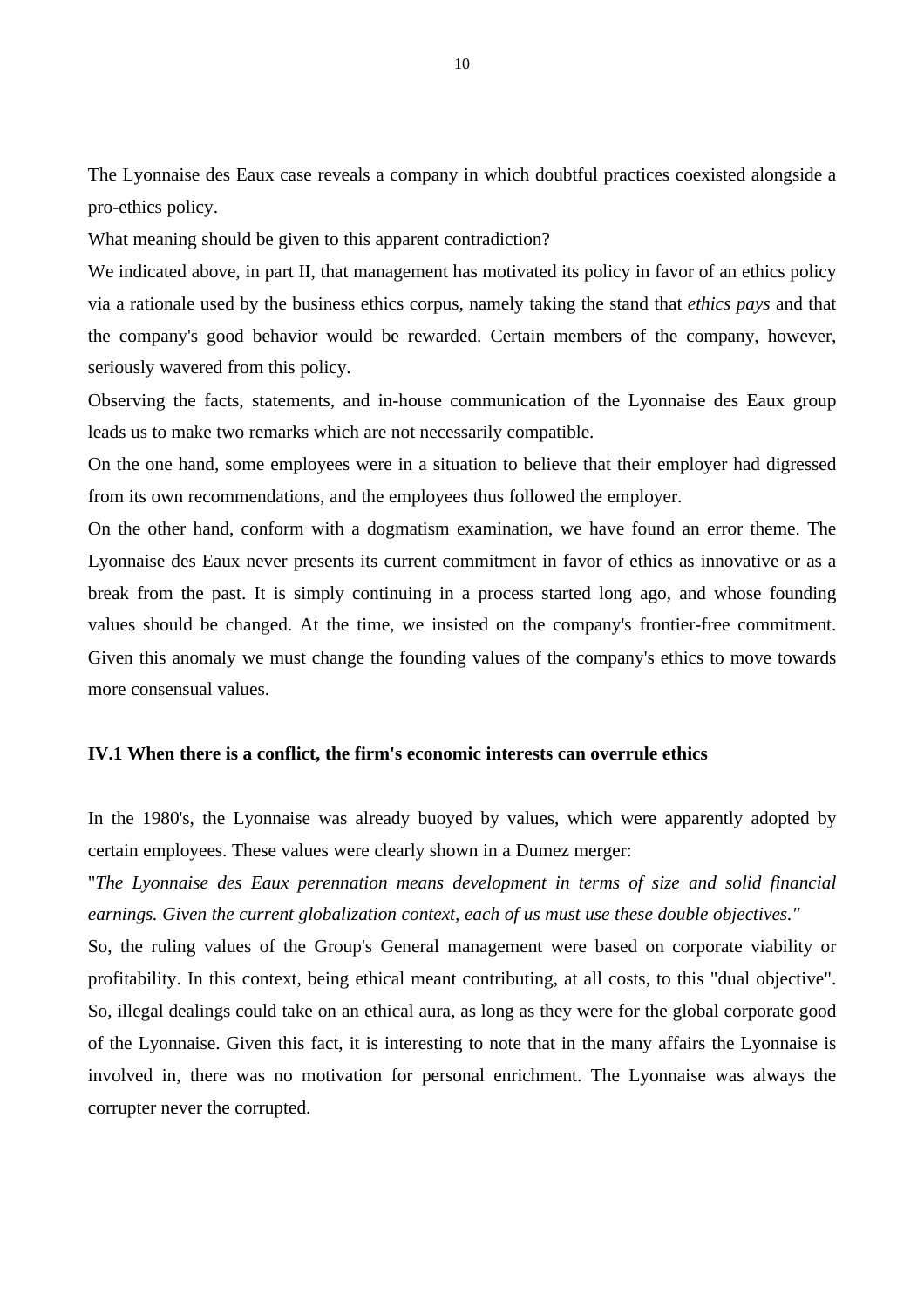At the same time, some of the accused may have sought to protect their superiors, accepting that the Lyonnaise des Eaux renege its responsibilities by pretending to be uninformed. Even at the highest levels, hierarchical superiors claimed to be in the dark regarding their subordinates' activity.

An extraordinary case in point is the capital fraud towards Switzerland by Elyo. The former President of this Lyonnaise des Eaux subsidiary claimed that "*R. Roux (previous Managing Director) was the only person involved in setting up this financial circuit."*<sup>18</sup>

Moreover, the Group direction refused responsibility for the subsidiary's mistakes: "*Wednesday, at the Headquarters, we refused to comment on any matters concerning Elyo."*<sup>19</sup> More interesting, R. Roux, carried the sole responsibility for a long time, despite the media's belief from the start, that this hypothesis was not plausible.

"*The large sums that transited via this account from 1991 to 1993 — several tens of millions of francs — are not in line with the former Managing Director's revenues and lifestyle. For example, on December 21, 1992, the ETCC account was credited 2.6 million Swiss francs (more than FF 10 million) from an obscure company based in Panama, Hawyers International Corporation. How could R. Roux have made two payments on April 22, 1992 to Swiss accounts, one account belonging to a business man with strong Socialist ties, M. Reyt, CEO of the Sages, and the other to the account of Senator M. Arreckx, former UDF-RPR mayor, from Toulon."*<sup>20</sup> All of this confirms a well-known element, while globalization may have positive spillover for ethics, it has always been used by shady financial circuits, as shown by these liquidities moving about France, Switzerland and Panama. Moreover, everything points to the fact that the "ethics" pushing R. Roux meant group profit regardless of the conditions. R. Roux was in a situation where corporate interest allowed him to be unethical. Yet this tactic led the Lyonnaise to lose money.

It would be rash to judge the attitude adopted by the high-ranking management at the Lyonnaise, letting the subordinates take responsibility for the crimes too quickly. Given the context, it is quite possible that management invulnerability was in the company's interest.

It is also worth noting that during A. Carignon's trial, the defending lawyer accused J. Monod of lying, because he personally denied knowing that the Lyonnaise des Eaux and Merlin were corrupting A. Carignon, J. Monod answered*:* "*This gives rise to considerable damage which is illegitimate and that the company does not deserve. I never heard M. Carignon ask for anything in*

<sup>&</sup>lt;sup>18</sup> *Le Monde*, September 14, 1995 — "M. Roux and the Lyonnaise des Eaux managers disagreed on the nature of the Swiss bank account," Hervé Gattegno and Roland-Pierre Paringaux.

 $19$  Ibid.,

 $20$  Ibid.,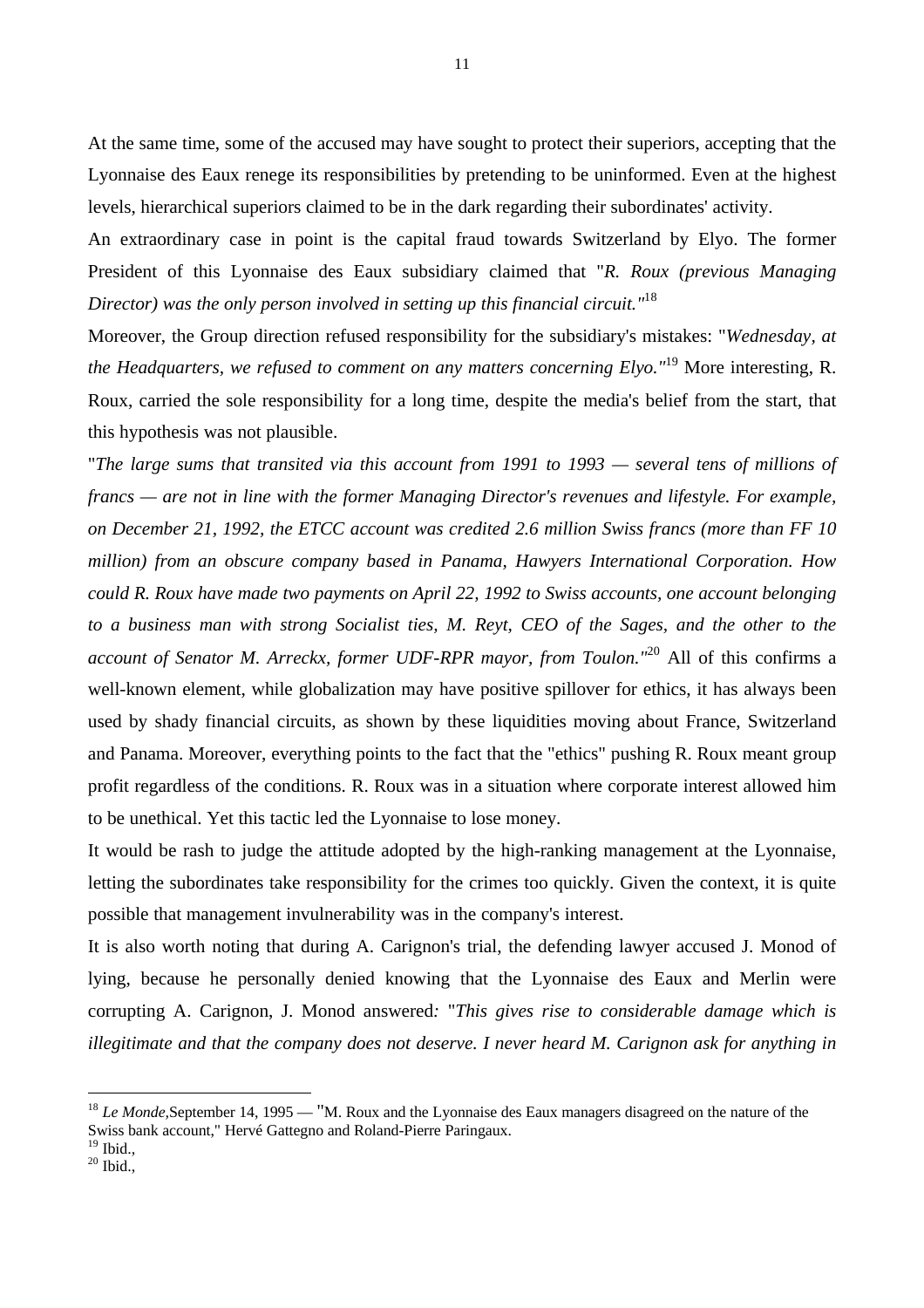*return.*"<sup>21</sup> And so, when a question was addressed to J. Monod personally, he responded by defending his group.

This motivation to keep managers out of hot water is underlined in the Financial Police Brigade report of February 6, 1995, as a means of explaining how difficult it was to directly involve J. Monod when the case presided by Judge P. Courroye stressed the President's personal involvement: "*The three contracting parties, the municipality, Merlin and the Lyonnaise des Eaux groups adopted a scenario destined to pave the criminal case against M. Jérôme Monod, CEO of the Lyonnaise des Eaux."* <sup>22</sup>

Once again we find the logic seeking to render corporate profitability a supreme value and preserving the immunity of its leaders as a means to achieve this end. And once again, we can affirm that for the employees, and especially management, that ethics were incompatible with the corporate good.

In the 1980's this policy determined ethics, if by ethics we mean a set of values to determine conduct. At the same time we can mean that this "ethic" could have co-existed within the same firm, with dishonest and illegal practices.

#### **IV.2 The error theme**

In any event, the Lyonnaise des Eaux did go to great trouble to set up dispositions destined to promote corporate ethics. Moreover, questions concerning these ethics highlight the lack of ethics the company has recently displayed don't explain this new preoccupation. Yet, certain journalists view the company's renewed pro-ethics efforts as a way to make up for the past. "*Over the past year, M. Monod has upset the habits and secrets of French management. From Grenoble to Dijon, via Paris, the Lyonnaise des Eaux has been involved in one case after another. Most of its managers are tied up in complex trials, and the President has miraculously avoided their fate."*<sup>23</sup>. A broad philosophic culture is not a prerequisite for redemption. The law, on the other hand, must be respected by all, and each one must provide explanations for acts committed, morally speaking, one can always, and it is highly desirable that one does, "find the right path." This was the logic the Lyonnaise des Eaux was using.

<sup>&</sup>lt;sup>21</sup> *Le Monde*, September 28, 1995, underlined by the author.

<sup>22</sup> *Le Monde*, May 19-20, 1996

<sup>&</sup>lt;sup>23</sup> *Le Monde*. Fridav June 14, 1996. "The Lyonnaise des Eaux publishes its first report on corporate government," Martine Orange*.*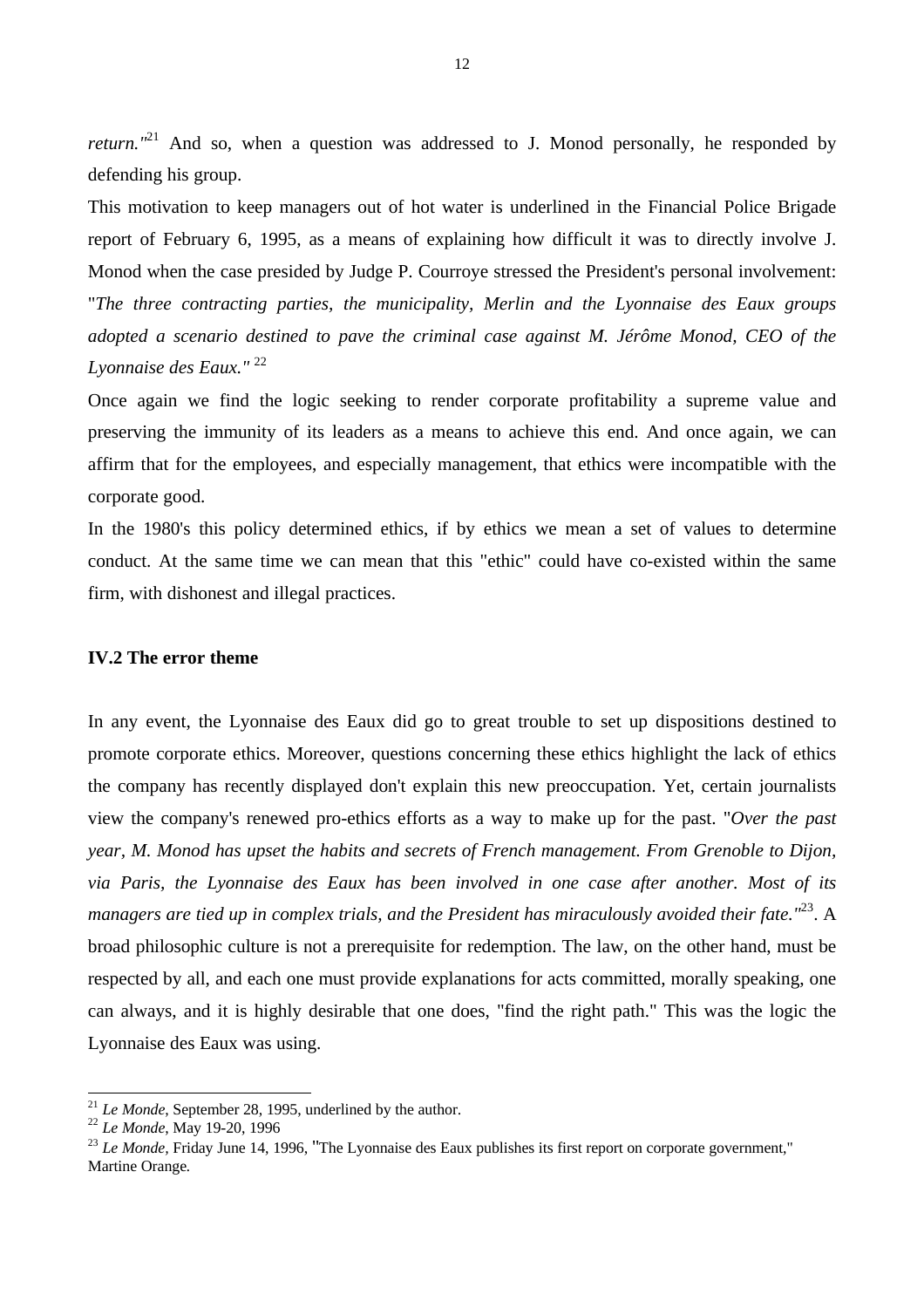"*- None of this stops history from resurfacing. - True. But the key is to act for today and tomorrow*.*"* 24

So, doesn't the group's ethical past lead us to doubt about its current ethics policy? This is the logic put forth in a Group magazine editorial (not signed, so involving the group at large), calling for a *new start*: "*We have to bury the negative image, set off by trials that tarnish the Group."*<sup>25</sup>

The Lyonnaise des Eaux group is seeking an honorable exit.

But none of this explains the change that has affected the company which has gone overboard in terms of dishonesty to be a corporate ethics model. The group's in-house communication is fascinating, because it never alludes to any change whatsoever.

On the contrary, all ethics promulgation operations are presented as extensions of the 1984 institutional campaign—the era of general and generic messages: "*client service",* "*professionals",* "*quality water, means expertise"*" *slogans on yellowing posters that hung in certain company hallways. Today, the group context has changed: it is tougher. The stakes have risen, requiring more means."*<sup>26</sup>

G. de Panafieu, a top-ranking Lyonnaise des Eaux leader followed the same line of thought declaring in a Group Committee in 1995: "*The Lyonnaise des Eaux has always been guided by strong values. The context has now changed, and we must now choose the appropriate values and make them known."* He was even more explicit in the beginning of 1996 in Strasbourg: "*The key is to regain public opinion. We must be open, we can't hide any longer."* In his speeches, G. de Panafieu sides with J. Monod who at the same time declared in Orléans*:* "*In France, our businesses have been under considerable attack. Each of us must explain that inspite of the fog we know the way."*

And yet it would have been so easy for the group to refer to a breaking point in the company's history, and say that it had suddenly converted to business ethics. There would have been a then and a now.

 $24$  Campaign " Expressing an idea is accepting a responsibility" Lyonnaise des Eaux

<sup>&</sup>lt;sup>25</sup> *Terre Bleue* — n°7 — February-March 1996, p. 12

<sup>26</sup> *Terre Bleue* — n°7 — February-March 1996.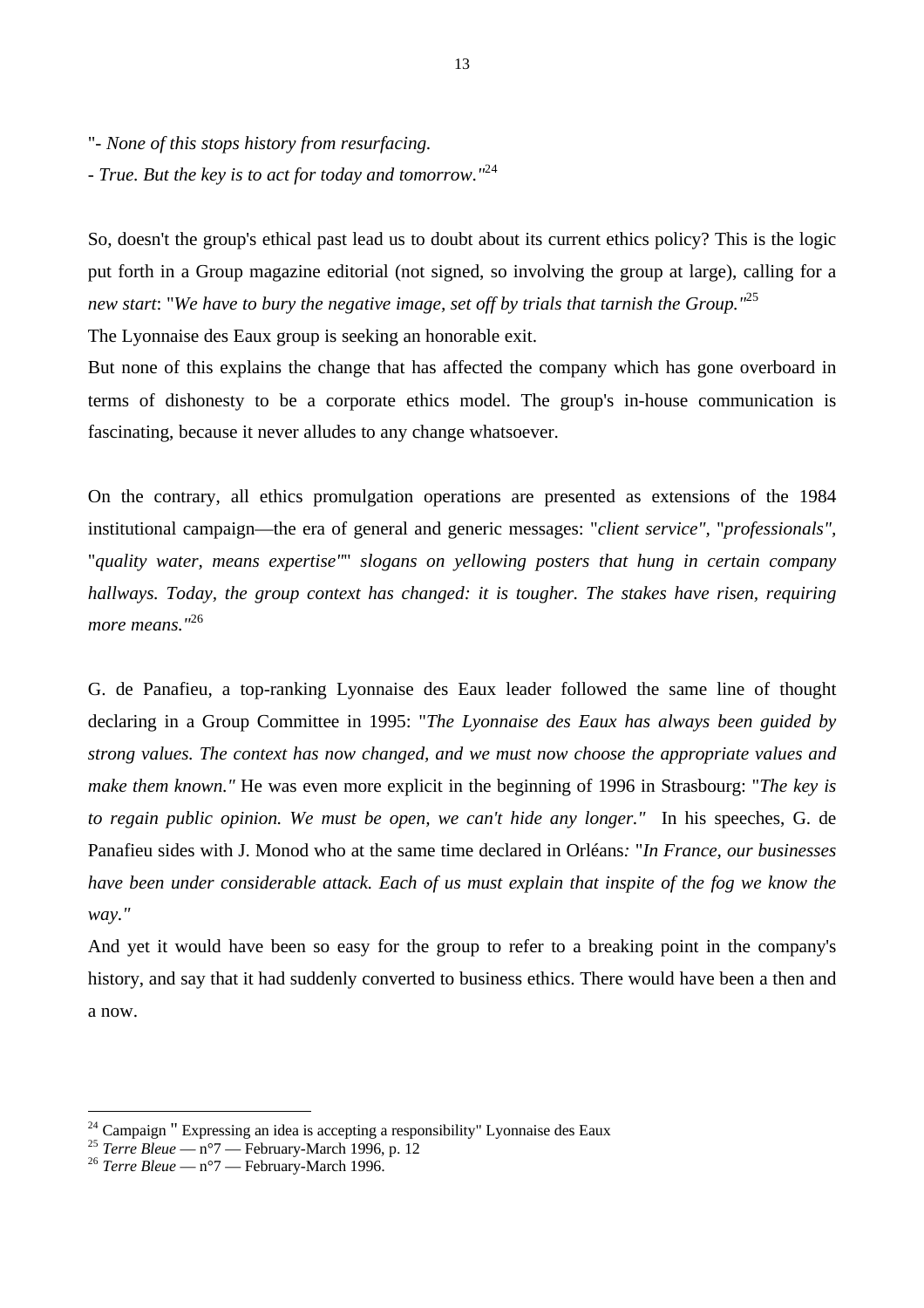But the Lyonnaise managers didn't present their commitment to ethics in this way. Nor did they allude to the missed opportunities regarding the corporate ethics of the past. If they had developed the error theme, they could have referred to ethics errors, stating that the company hadn't adopted the right values, the true ones at the time.

So, couldn't the Lyonnaise des Eaux say it had discovered ethics rather than talk about a change in ethics.

If, in the 1980's and in the beginning of the 1990's, profit was the key element for corporate perennity. From this point on, the Lyonnaise could no longer position itself outside of respecting universal ethics and the common good.

### **V. A FIRM'S GLOBAL ACTIVITIES DO NOT ENTAIL A FUNDAMENTAL CHANGE IN THE ETHICS LOGIC**

We must now answer the question we asked in the introduction, How are corporate ethics influenced by a firm's globalization process? Is there a breakoff in the progression or are we still in the same logic? In their communication, the Lyonnaise des Eaux leaders make reference to globalization.

So, when the company's highest ranking employee heading ethics R. Coulomb, administrator and Managing Director, speaks out, much can be said: "*Above all, there is a need to attract foreign investment, namely Anglo-Saxon, and we are led to account for ethical customs in countries which are more advanced in business ethics. It is obvious that the ethics trend stems from the desire to keep foreign investors. This is more important than the other problems — trials."*<sup>27</sup>

V. de la Vaissiere, the Group's Communication Manager, didn't say anything else when he explained the decision-making process for a widespread campaign on ethics: "*We don't want to condemn our past, but we are adopting to a more demanding present."*<sup>28</sup>

All of this goes to show that even if the Lyonnaise des Eaux did change ethics, it was still in the same logic. The group did not make the voluntary decision to "do good". The Lyonnaise felt that this attitude was the best way to answer the company's highest interests.

This is the framework for the globalization reference. The framework was designed as an orientation set out by the new strategic environment in which the company evolved, and if the

<sup>27</sup> *Terre Bleue* — n°7 — February-March 1996, p. 21

<sup>28</sup> *Terre Bleue* — n°7 — February-March 1996, p. 17